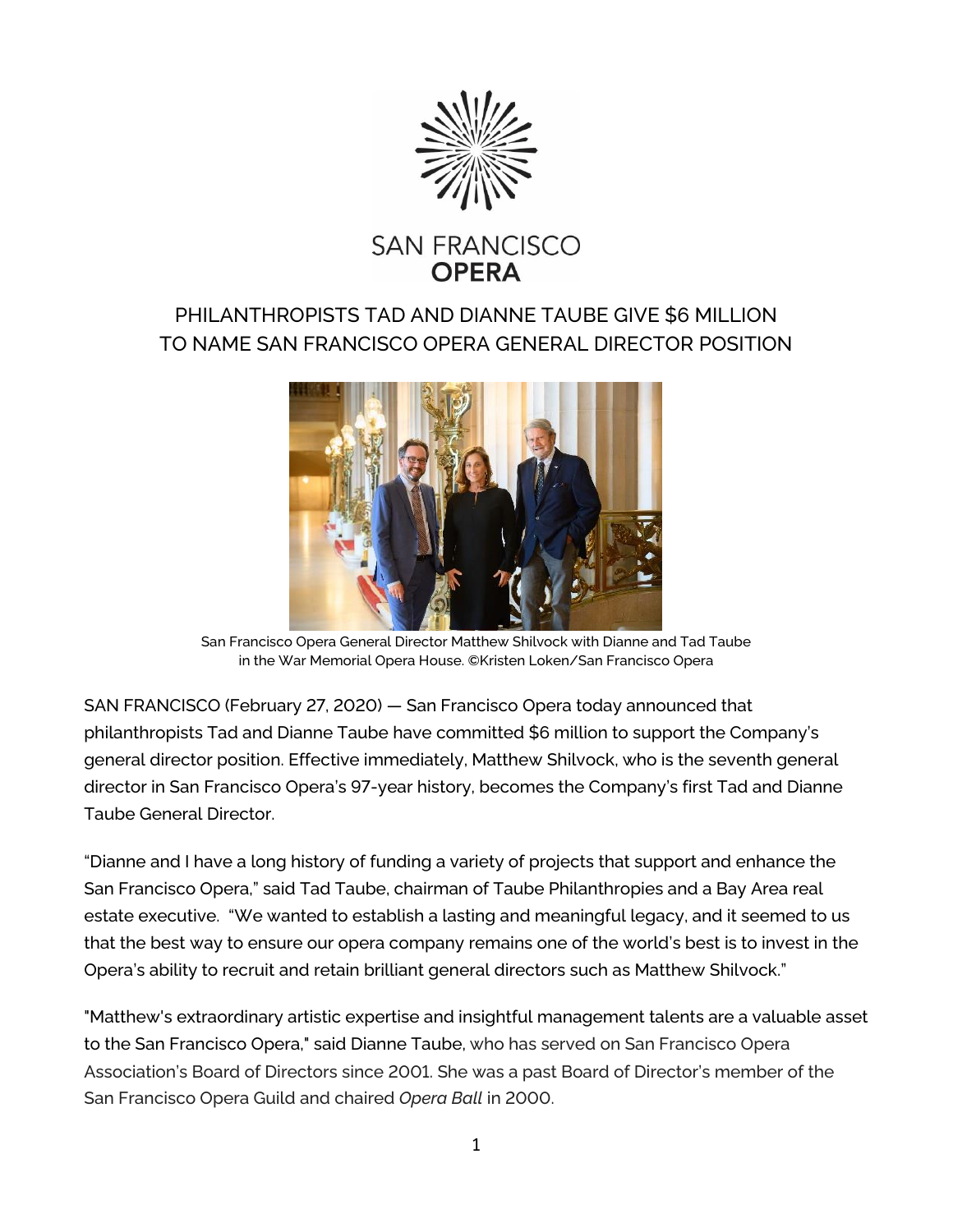As longtime patrons and Company sponsors of San Francisco Opera, the Taube family has generously supported more than a dozen mainstage productions and provided signature funding for the Dianne and Tad Taube Atrium Theater, a state-of-the-art, 299-seat venue in the Diane B. Wilsey Center for Opera designed to be configured in multiple ways, providing both performers and audience with an intimate concert experience. Additionally, through their efforts in establishing the Koret/Taube Media Suite, the Taubes have been instrumental, as sponsors of *Opera at the Ballpark*, in supporting the Company's free live simulcasts at the home of the San Francisco Giants. Since 2007, San Francisco Opera's simulcasts have been experienced by more than 300,000 Bay Area residents and families.

"It is a great privilege to be partnering with Tad and Dianne in this new capacity," said Matthew Shilvock. "They have been at the forefront of creativity with the Company for so many years, championing transformative art on stage, and making possible innovative ways to reach new audiences. I am deeply grateful for their belief in the future of the Company and for their extraordinary generosity, and I am excited for what we can accomplish together in the years ahead."

Shilvock began with San Francisco Opera in 2005 working closely with then-General Director David Gockley. On August 1, 2016, Shilvock became General Director, assuming responsibility for all artistic and business aspects of the organization. His fourth season at the institutional helm, San Francisco Opera's 97th season, opened on September 7, 2019 and continues this summer with presentations June 7–July 3 of Verdi's early masterwork *Ernani*, Handel's comedy *Partenope* and *The (R)evolution of Steve Jobs* by Bay Area composer Mason Bates.

### ABOUT TAUBE PHILANTHROPIES

For more than 30 years, Taube Philanthropies has been a leader in supporting educational, cultural, medical, community and youth initiatives in the San Francisco Bay Area, and select programs in Poland and Israel. Founded by businessman and philanthropist Tad Taube in 1981, and now led by Tad and his wife, Dianne Taube, the foundation works to ensure that people across diverse backgrounds and generations have the freedom and opportunity to advance their goals and dreams, as well as to access world-class scientific and cultural resources. [taubephilanthropies.org](http://taubephilanthropies.org/)

### ABOUT SAN FRANCISCO OPERA

San Francisco Opera has been recognized as one of the world's leading opera companies since its founding in 1923. The Company continues to be a vital artistic institution through its mainstage programming, renowned artist training programs and repertory-expanding commissions, including John Adams' *Doctor Atomic* and *Girls of the Golden West*, Jake Heggie's *Dead Man Walking,* André Previn's *A Streetcar Named Desire*, and Bright Sheng's *Dream of the Red Chamber*.